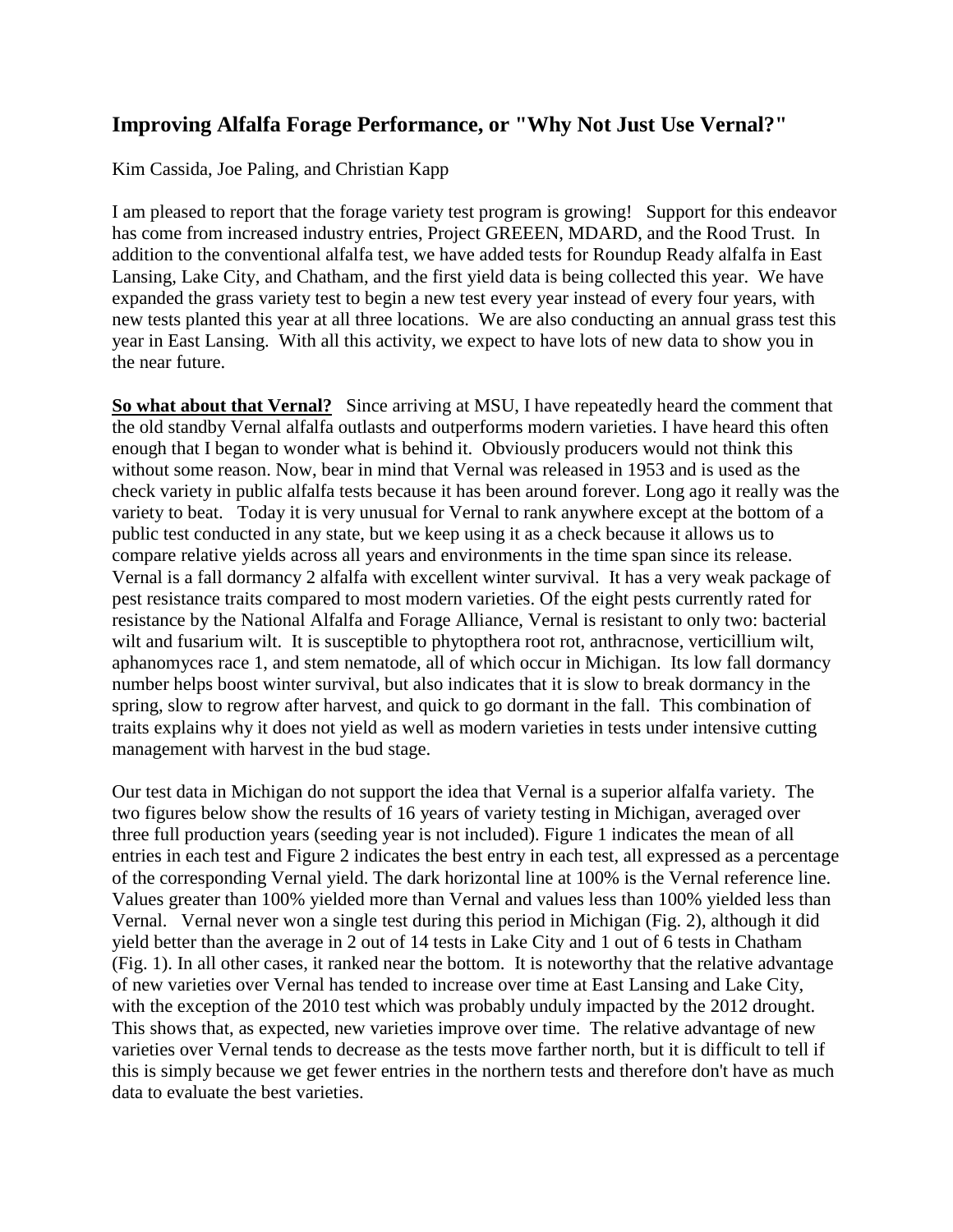

**Figure 1. Mean 3-year DMY relative to Vernal in Michigan alfalfa tests.**





My second and possibly more important point regarding Vernal is the question of whether new seed is really Vernal at all. *What?!?* This was brought home to us when we tried to obtain some Certified Vernal seed for use in the variety tests in 2012.

*We were not able to locate a single commercial source of Certified Vernal seed.* 

Why is this so important? The key is to understand how seed is produced by the alfalfa plant. Alfalfa is cross-pollinated by bees and this means that each seed has potential to be different